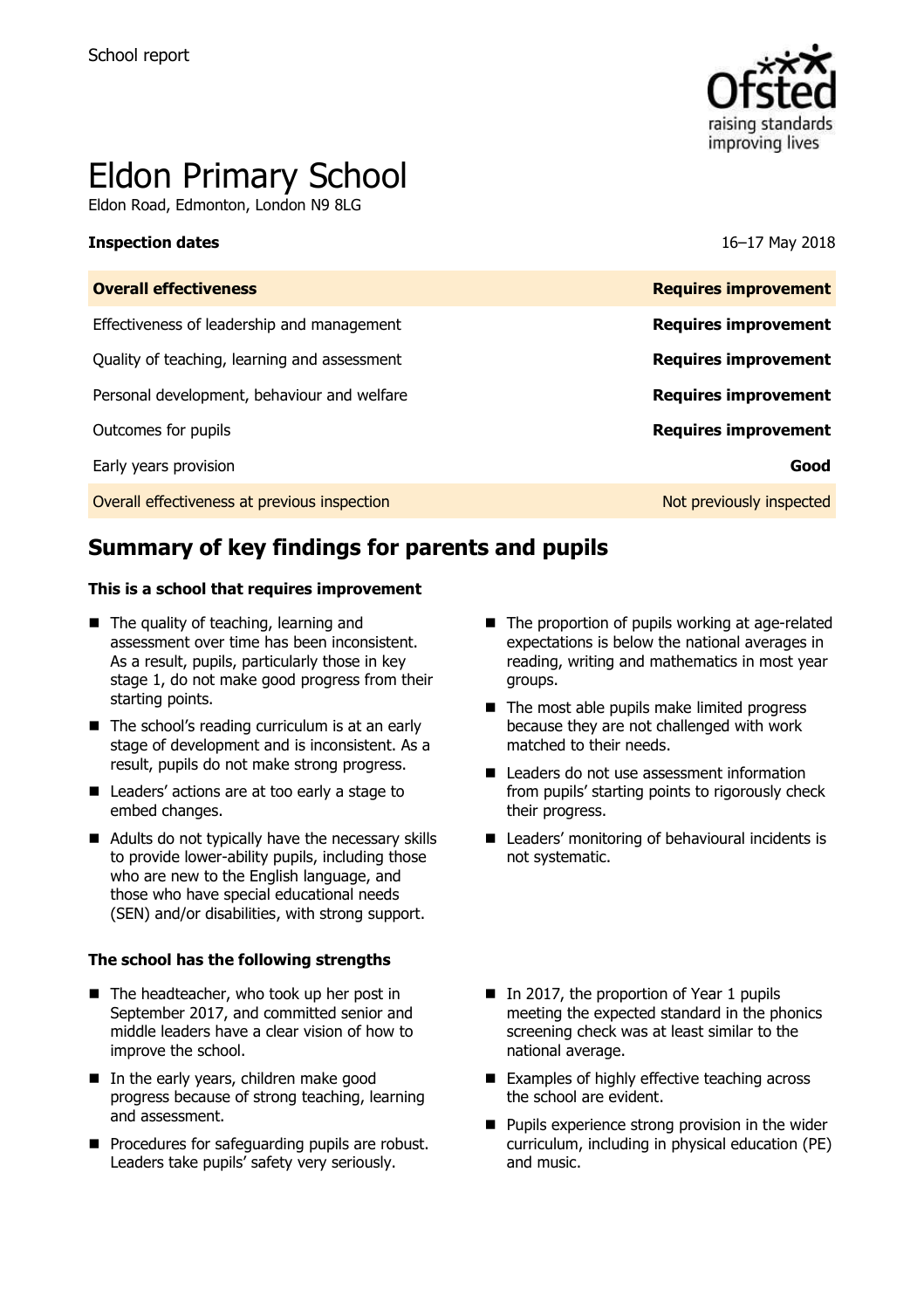

# **Full report**

### **What does the school need to do to improve further?**

- Improve the effectiveness of leadership and management by ensuring that:
	- teaching is strengthened, particularly in key stage 1, so that pupils make strong progress from their starting points
	- the proportion of pupils achieving at least the national expectations in reading, writing and mathematics, at the end of key stage 1 and key stage 2, is at least similar to that of other pupils nationally
	- the reading curriculum is strengthened to enable pupils to better develop their fluency and comprehension skills
	- leaders check pupils' progress from their starting points when evaluating progress
	- leaders systematically follow up behavioural incidents with consistent sanctions for misbehaviour.
- Improve the quality of teaching, learning and assessment by:
	- sharing and building on the strong practice found in the school
	- providing the most able pupils with more challenging work to enable them to achieve as well as they should
	- providing lower-ability pupils, including those new to the English language and those who have SEN and/or disabilities, with work that is well matched to their needs so that they make the progress of which they are capable
	- ensuring that pupils improve their comprehension skills through reading texts that are matched to their abilities.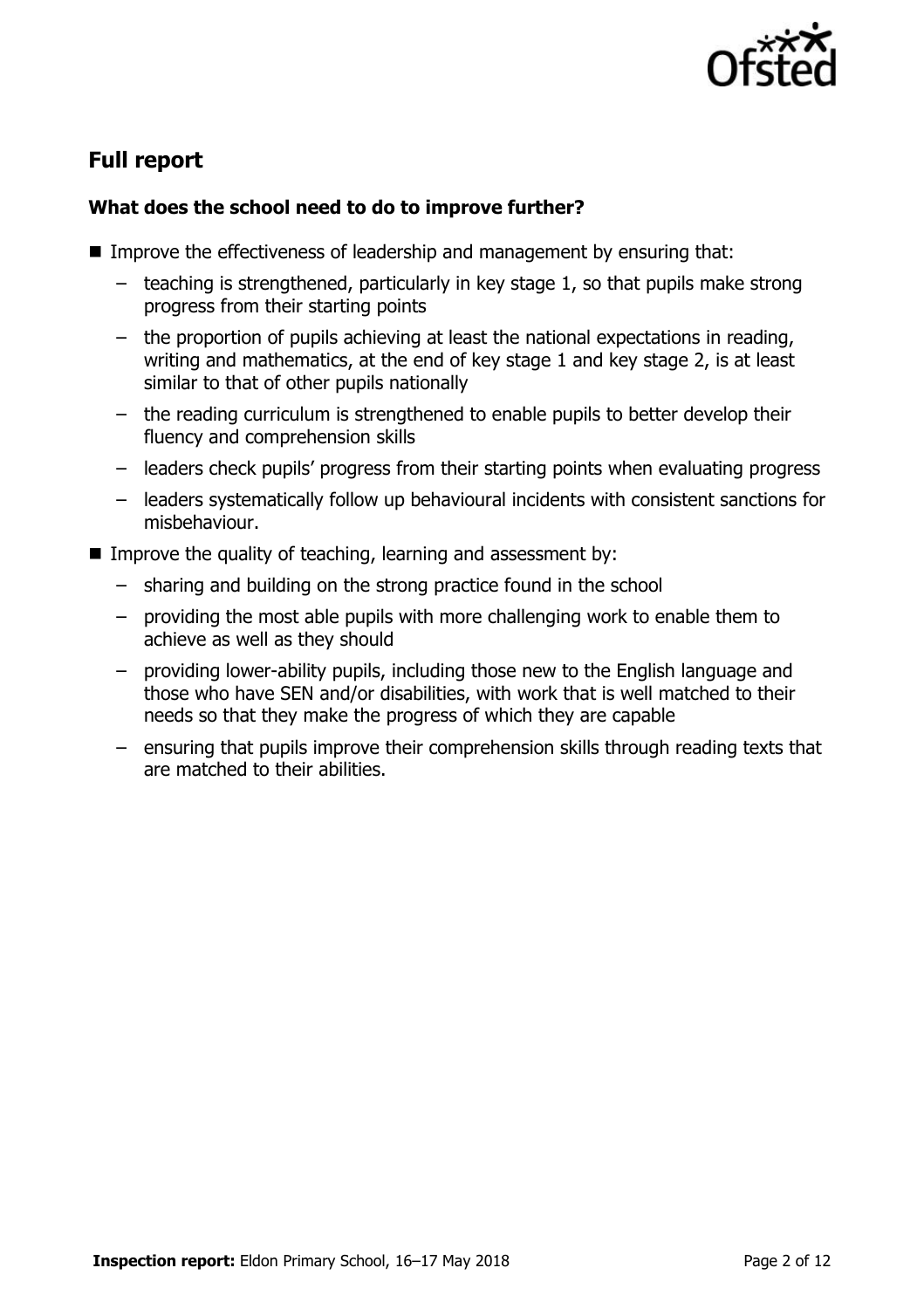

# **Inspection judgements**

### **Effectiveness of leadership and management Requires improvement**

- Leaders have not been rigorous in sustaining consistently good teaching across the school. The quality of teaching is variable, particularly for pupils in key stage 1. As a result, these pupils do not achieve the standards of which they are capable.
- Senior and middle leaders have an accurate understanding of how to improve the school. However, they do not thoroughly monitor their areas of responsibilities. As a result, inconsistencies in pupils' performance remain between year groups and subjects.
- The amalgamation of the junior and infant schools led to a period of instability. This affected the efficient running of systems and procedures across the school.
- Leaders have not taken timely and effective action to improve the teaching of reading. In the past, leaders were unable to keep up to date with the increased expectations of the national curriculum. Leaders recognise the need to improve the teaching of reading; however, the design of the reading curriculum remains inconsistent.
- Leaders do not use assessment information from pupils' starting points to evaluate precisely their progress. Consequently, leaders do not have an accurate understanding of pupils who are not making strong progress, particularly the most able pupils.
- The recently appointed headteacher has an accurate understanding of the challenges facing the school. She has a clear vision and has worked tenaciously with staff to bring about improvements since her appointment. Staff morale is high and teachers feel well supported. Senior and middle leaders are empowered to lead their areas of responsibilities and have strong aspiration for the school to succeed.
- Pupils' spiritual, moral, social and cultural development is promoted well. Pupils benefit from learning about a wide range of religions, including visits to and from places of worship. One pupil shared a widely held view that 'it doesn't matter what religion you are at Eldon Primary School'. Well-thought-out opportunities in lessons enable pupils to deepen their understanding of moral issues. For example, Year 6 pupils demonstrated a strong understanding of the British Empire and the use of slavery. Pupils reflected maturely on how this made them feel.
- British values are promoted well through the school's values, including 'love and tolerance'. School values are shared through assemblies and understood well by pupils. Pupils spoke enthusiastically about taking part in voting to decide on who to choose as the 'School Prime Minister'.
- The primary school physical education and sport premium is used very effectively. Leaders rigorously monitor its use ensuring that pupils have access to high-quality sports opportunities and competitions, including gymnastics and athletics.
- Additional funding for pupils who have SEN and/or disabilities is used adequately. Leaders implement additional support for pupils who have SEN and/or disabilities and use external specialists for additional expertise. However, leaders' understanding of the quality of support for these pupils is overgenerous.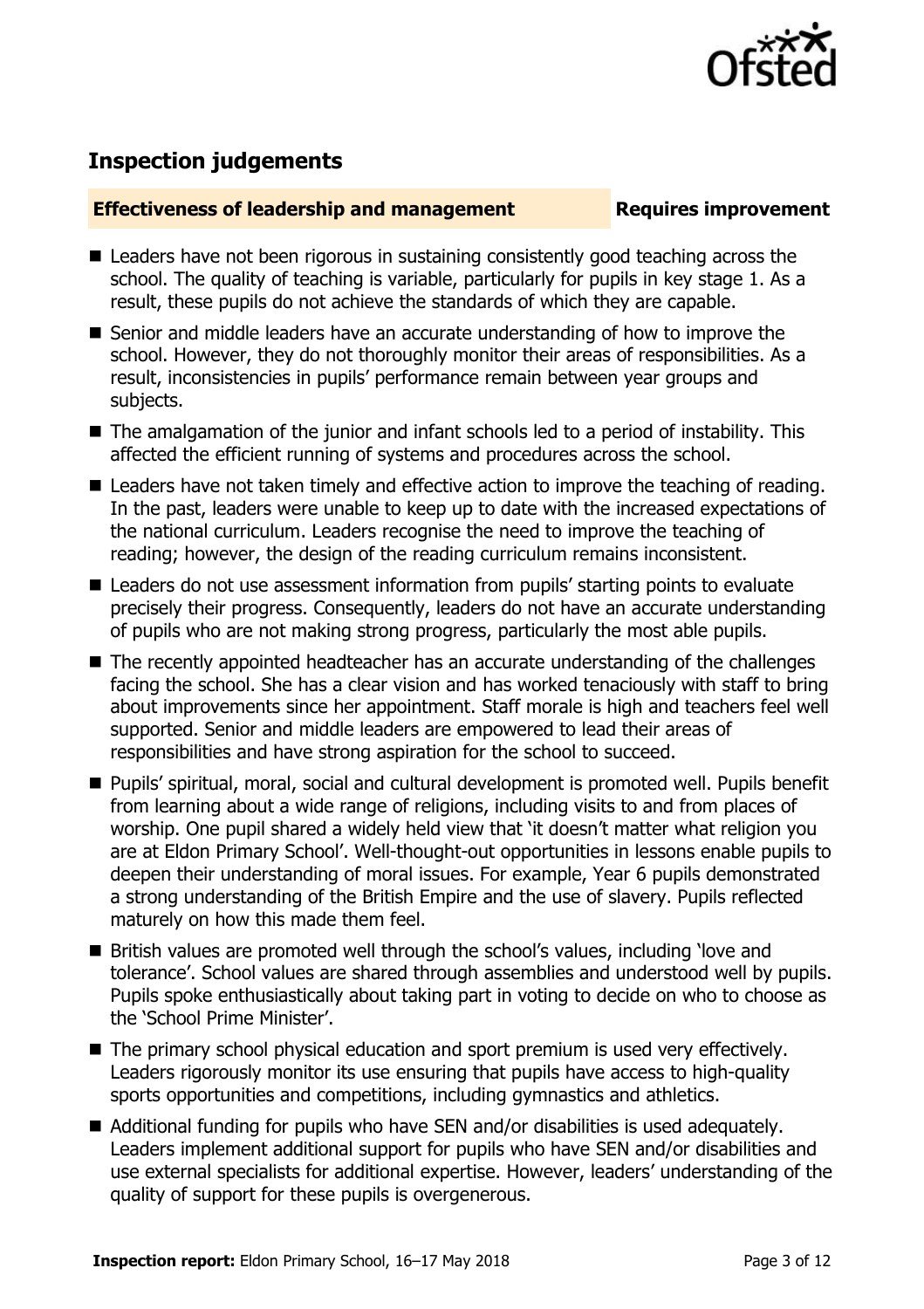

■ Leaders use the pupil premium funding effectively and check disadvantaged pupils' attainment in different subjects regularly. Disadvantaged pupils benefit from a wide range of initiatives, including music tuition and counselling services.

### **Governance of the school**

- Governors understand the school's priorities well and provide leaders with strong support. They recognise the improvements the school has made in pupils' attendance, including the greater involvement of parents. Governors understand challenges that remain around pupils' achievement in reading, and the progress of the most able pupils.
- Governors visit the school regularly to check leaders' actions for themselves. For example, a link safeguarding governor scrutinises documents related to staff suitability checks and discusses additional support to vulnerable pupils. Link governors work alongside external health and safety auditors to ensure that the site is safe for pupils.
- Governors recognise the need for additional external validation to help them develop a precise understanding of the school's strengths and next steps.

### **Safeguarding**

- The arrangements for safeguarding are effective.
- Leaders take safeguarding extremely seriously. They have a rigorous understanding of a range of vulnerable families and work proactively to provide timely and targeted support. Leaders liaise very well with external agencies and are tenacious in following up with concerns when working with the local authority.
- Leaders collaborate well with clear roles and responsibilities. The school's safeguarding outreach and attendance officers work diligently to provide additional support to families and pupils. Record-keeping is robust and leaders demonstrate a high level of understanding of individual safeguarding cases.
- Staff receive up-to-date training reflecting the latest developments in safeguarding practice, including preventing extremism and female genital mutilation.
- $\blacksquare$  In the past, a few safeguarding concerns were raised about the school. Leaders have worked closely with the local authority and other external professionals, who confirmed the effectiveness of the school's procedures.

### **Quality of teaching, learning and assessment France Requires improvement**

- The quality of teaching, learning and assessment is inconsistent, particularly across key stage 1.
- The teaching of reading is not effective because teachers are at the early stages of implementing a new approach to reading. Lower-ability pupils do not routinely have books that they are able to read fluently because these books and texts do not match their reading abilities. The most able pupils, particularly in key stage 1, do not develop their reading comprehension skills because they do not read widely enough. Pupils' opportunities to listen and read a range of books, and visit the school library, vary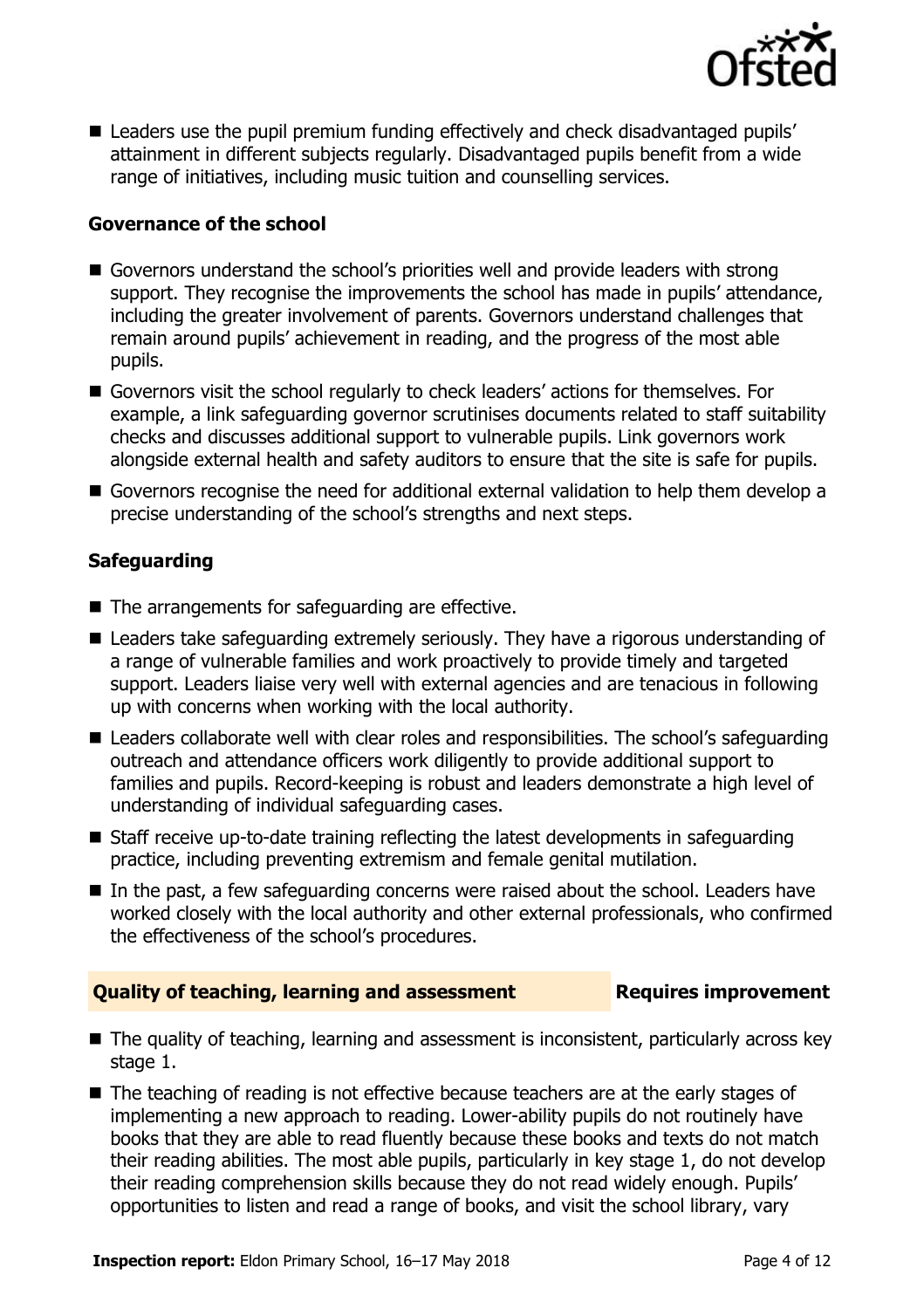

between classes and are too inconsistent.

- Lower-prior-attaining pupils and those who have SEN and/or disabilities receive weak support and are overly reliant on additional adults to complete tasks for them. These pupils do not receive work that is matched to their abilities and often wait for teaching assistants to help them. As a result, lower-ability pupils do not develop independence in their learning.
- $\blacksquare$  The most able pupils do not make strong progress, particularly in key stage 1. Tasks set for these pupils are typically not challenging enough and do not deepen their knowledge and understanding. Several most-able pupils told inspectors that work set for them was often too easy.
- **Pupils new to the English language make limited progress because adults working with** them are not sufficiently skilled to develop their knowledge and understanding. In lessons, these pupils do not understand what they are required to learn and sit quietly waiting for adult guidance.
- Teaching assistants' support to improve pupils' learning is variable. In better lessons, teaching assistants probe pupils' understanding with strong questioning to embed learning. However, too often, pupils make slower progress as teaching assistants provide only basic guidance to them.
- However, examples of more effective teaching practice across different year groups are apparent. In these lessons, pupils make sustained progress. For example, Year 6 pupils were challenged to solve mathematical problems using well-taught arithmetic skills. Teachers in these lessons use robust questioning to deepen pupils' learning and tackle misconceptions. However, in most lessons, resources to aid pupils' mathematical understanding are limited and pupils do not apply previously taught number skills adequately.
- In writing, pupils have many opportunities to write at length. For example, Year 5 pupils wrote cohesive and interesting diary entries about William the Conqueror, linked to their history topic '1066'. However, this is not consistent across the school, particularly for lower-ability pupils. These pupils take too long to begin writing and rely heavily on adults to tell them what to write.
- The teaching of phonics is effective. Pupils learn to use previously taught sounds in their writing. Teachers typically demonstrate secure subject knowledge, which helps pupils make consistent progress.
- **Pupils'** learning in the wider curriculum is well established. In PE, pupils make good progress and enjoy their lessons. For example, Year 4 pupils followed complex gymnastics routines and assessed each other's performance with constructive feedback. In music, Year 1 pupils were fully engaged in learning about 'layering sounds' and demonstrating good progress in making rhythm patterns with percussion instruments.

### **Personal development, behaviour and welfare <b>Requires improvement**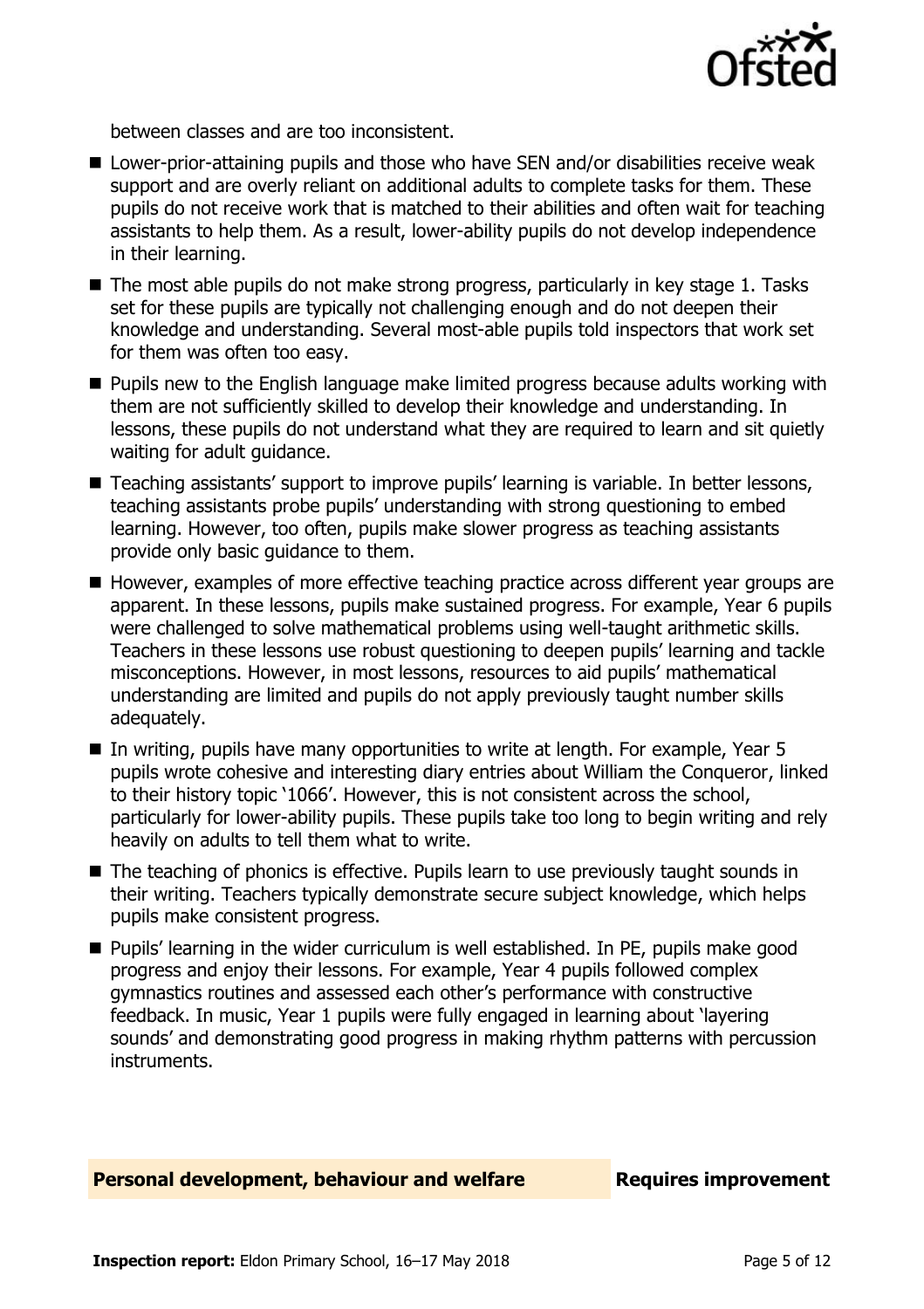

### **Personal development and welfare**

- The school's work to promote pupils' personal development and welfare requires improvement.
- **Pupils'** opportunities to access quality provision at breaktimes are inconsistent. In particular, pupils on the field have limited occasions to use a range of equipment. During these times, pupils play with little positive guidance from adults. Many pupils told inspectors that they wanted more equipment to play with and had shared these concerns with adults.
- When breaktimes are managed effectively, pupils enjoy using equipment such as skipping ropes, interacting well with adults who support pupils' development. 'Play buddies' are given the responsibility to help their peers during breaktimes.
- **Pupil have a well-developed sense of right and wrong. They are very respectful of each** other's diverse backgrounds. Pupils celebrate achievements in assemblies maturely. For example, during an assembly, pupils took pleasure at other pupils receiving 'bikeability' certificates for completing a bicycle safety course; pupils reflected deeply about the 'thought of the day'. Pupils feel safe and know that they can go to adults that they trust to solve any concerns.
- Pupils have a good understanding of online safety and regularly recap on rules during weekly computing lessons. Pupils are confident about the potential dangers of social media sites, including how not to share personal details or pictures.

### **Behaviour**

- The behaviour of pupils requires improvement.
- Leaders have recently introduced a new behaviour policy, but its use is inconsistent. Serious and minor incidents are recorded in a systematic way. However, leaders' analysis of these incidents and subsequent sanctions are variable. On occasions, serious incidents are not followed up appropriately.
- During the inspection, pupils were typically well behaved, polite and keen to learn. Pupils told inspectors that there are often cases of poor behaviour, and the school's behavioural records suggest that these are too frequent. The number of behavioural incidents in key stage 2, particularly involving boys, is too high.
- Leaders work effectively to oversee pupils' attendance. They work more closely with external agencies and parents to follow up poor attendance. As a result, attendance and rates of persistent absence have significantly improved. However, these remain below the national averages.

### **Outcomes for pupils Requires improvement**

- **Pupils' progress from their starting points in reading, writing and mathematics varies** because of inconsistent teaching.
- Too many pupils across the school continue to work below the age-related expectations in reading, writing and mathematics.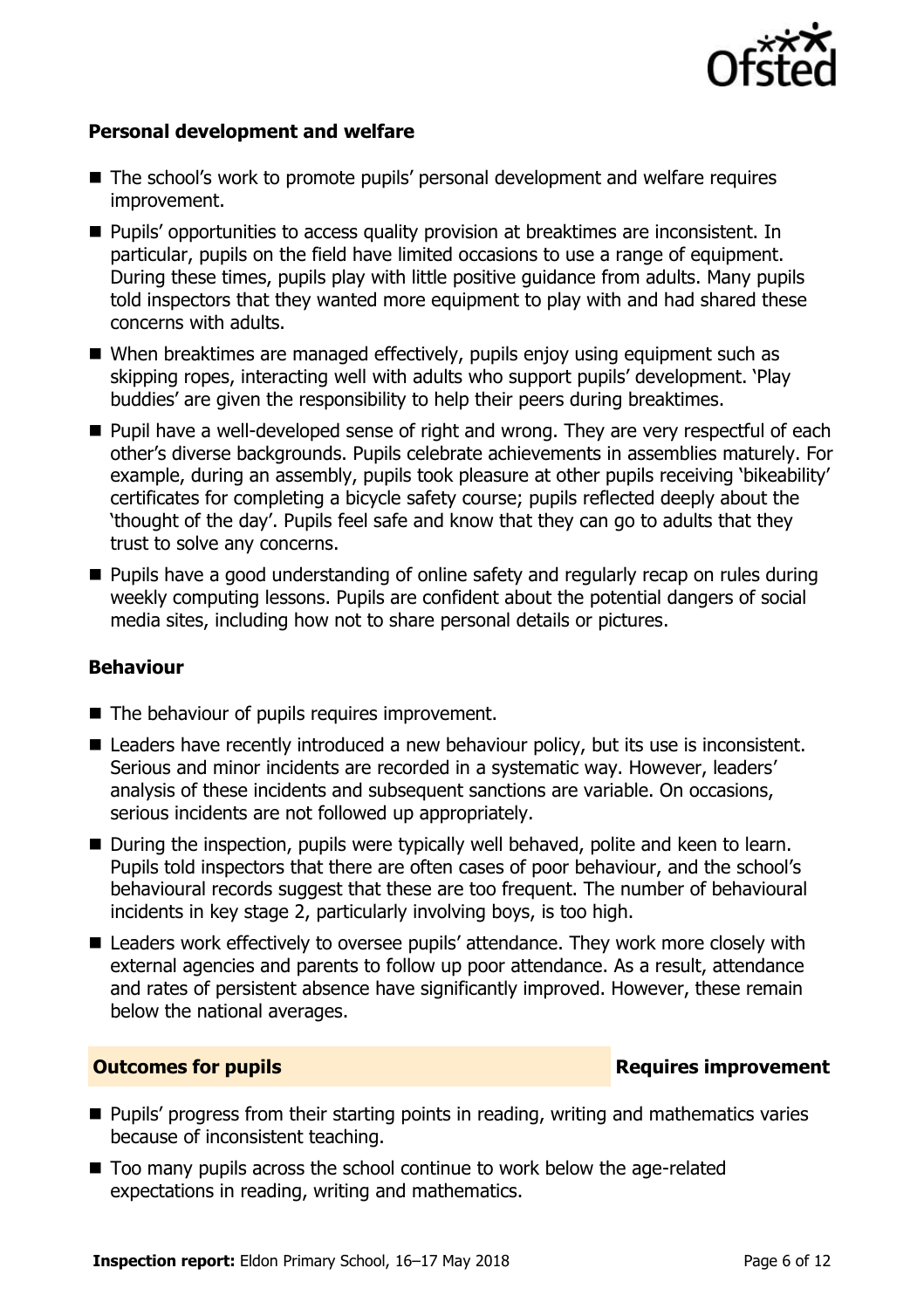

- **Pupils typically leave early years with knowledge and understanding similar to other** pupils nationally. These pupils, particularly the most able pupils, make weak progress to the end of key stage 1. As a result, a large proportion of pupils in key stage 2 work at standards below those of which they are capable.
- Lower-ability pupils, including those pupils who have SEN and/or disabilities, and those new to the English language, make varied progress because of inconsistent support.
- In 2016, pupils' progress in reading at the end of key stage 2 was well below the national average. The proportions of these pupils attaining age-related expectations in reading were significantly below the national average. In 2017, although there was an improvement in pupils' reading achievement, this remained below the national average.
- $\blacksquare$  In 2017, pupils' progress in writing at the end of key stage 2 was above the national average. The proportion of Year 6 pupils attaining at least the expected standard was in line with the national average and an improvement on 2016. However, the progress of the most able pupils was well below the national average; the proportion of pupils attaining the higher standards in writing was below the national averages in 2016 and 2017.
- **Pupils' progress in mathematics at the end of key stage 2 remained above the national** average for the last two years.
- Disadvantaged pupils' progress in mathematics and writing remains above the national average at the end of key stage 2. In 2016 and 2017, disadvantaged pupils' progress in reading at the end of key stage 2 was below the national average. Currently, across year groups, disadvantaged pupils' achievement is typically at least similar to or above other pupils in the school.
- $\blacksquare$  In 2017, the proportion of pupils attaining the expected standard in the national phonics screening check rose at the end of Year 1 to be in line with the national average.
- $\blacksquare$  Pupils make secure progress in the wider curriculum. They have a strong grasp of history and speak articulately about important historical events. In PE and music, pupils make sustained progress as they move through the school.

### **Early years provision Good**

- Children make good progress in early years because of strong leadership and consistently good teaching. The early years leader provides clear direction with an accurate understanding of strengths and steps for further improvement.
- The early years is a language-rich environment where children have many opportunities to mark make and write, making strong progress. Children use a range of resources, including large whiteboards, to write independently and apply their phonics skills well. They have well-developed fine motor skills, including holding pencils correctly as they write.
- The learning environment is stimulating and conducive to learning. Children have good access to all areas of learning and have many opportunities for their physical development. For example, children use tricycles along a track to balance and climbing equipment sensibly.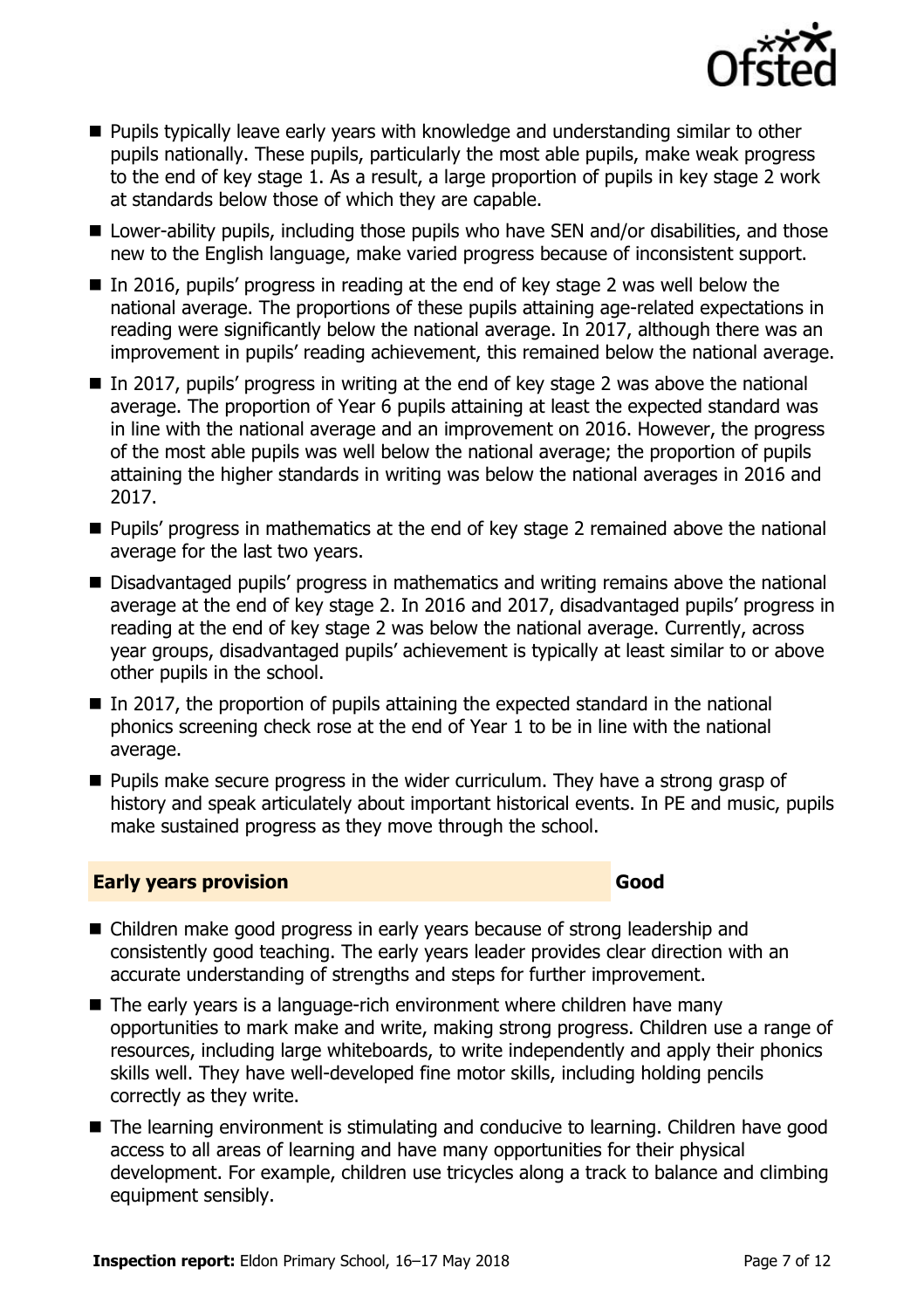

- Children in the Nursery and early years self-regulate their behaviour well. Children share resources sensibly and cooperate well with their friends. Adults act as positive role models and provide strong care and guidance.
- Adults assess children regularly and ensure that children who have SEN and/or disabilities are identified well for additional support. For example, leaders work closely with external agencies to provide specialist support for children whose language skills have not developed securely.
- Children make strong progress in mathematics and have well-embedded early counting skills. Adults use resources effectively to enable children to develop good arithmetic strategies. For example, adults skilfully reminded children of how to subtract using resources, which enabled them to make marked progress.
- **Parents and carers agree that their children are well cared for and make good** progress. There are many parental support services, particularly in the Nursery.
- Children join the Nursery with skills significantly below those expected of their age. Leaders in the two-year-old nursery provision, 'Terrific Twos', provide well targeted support, particularly for disadvantaged children. Children progress very well by the end of their Reception Year, with the proportion of children attaining a good level of development broadly in line with the national average. Children leave the early years well prepared for Year 1.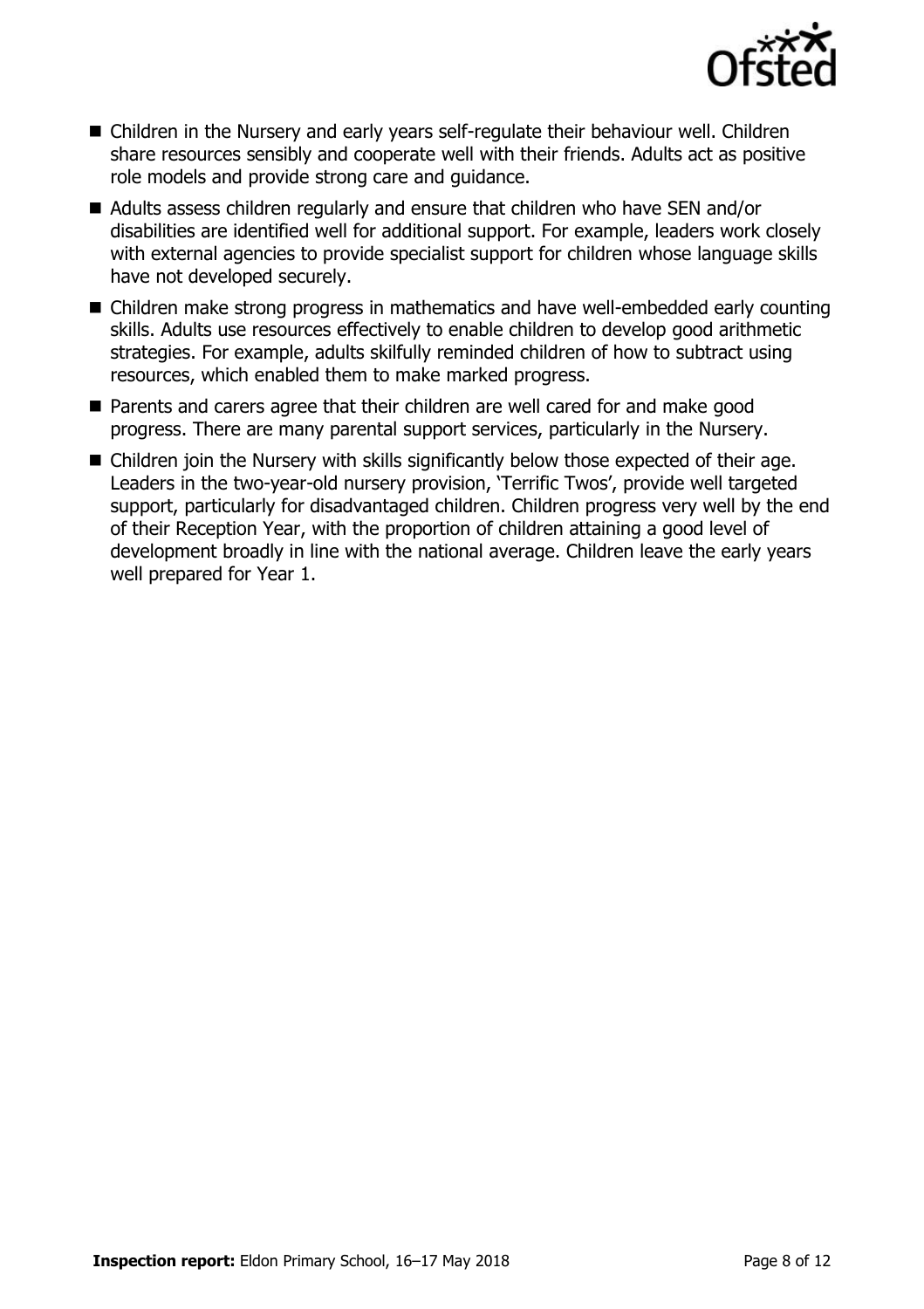

# **School details**

| Unique reference number | 101988   |
|-------------------------|----------|
| Local authority         | Enfield  |
| Inspection number       | 10047403 |

This inspection of the school was carried out under section 5 of the Education Act 2005.

| Type of school                      | Primary                         |
|-------------------------------------|---------------------------------|
| School category                     | Community                       |
| Age range of pupils                 | 2 to 11                         |
| <b>Gender of pupils</b>             | Mixed                           |
| Number of pupils on the school roll | 1,191                           |
| Appropriate authority               | The governing body              |
| Chair                               | Daniel Donaghy                  |
| <b>Headteacher</b>                  | Jane Flynn                      |
| Telephone number                    | 020 8807 4763                   |
| Website                             | www.eldonprimary.co.uk          |
| <b>Email address</b>                | office@eldon-jun.enfield.sch.uk |
| Date of previous inspection         | Not previously inspected        |

### **Information about this school**

- Eldon Primary School is much larger than the average primary school. The infant and junior school were separate schools on the same site. They amalgamated to become a primary school in 2015. The school operates a Children's Centre hub.
- The proportion of disadvantaged pupils who are eligible for pupil premium funding is well above the national average.
- The proportion of pupils who speak English as an additional language is above the national average.
- **Pupils come from a wide range of ethnic backgrounds. The largest group comes from** other White backgrounds.
- The proportion of pupils who have SEN and/or disabilities is similar to the national average.
- The current headteacher joined the school in September 2017.
- The school meets the government's current floor standards, which are the minimum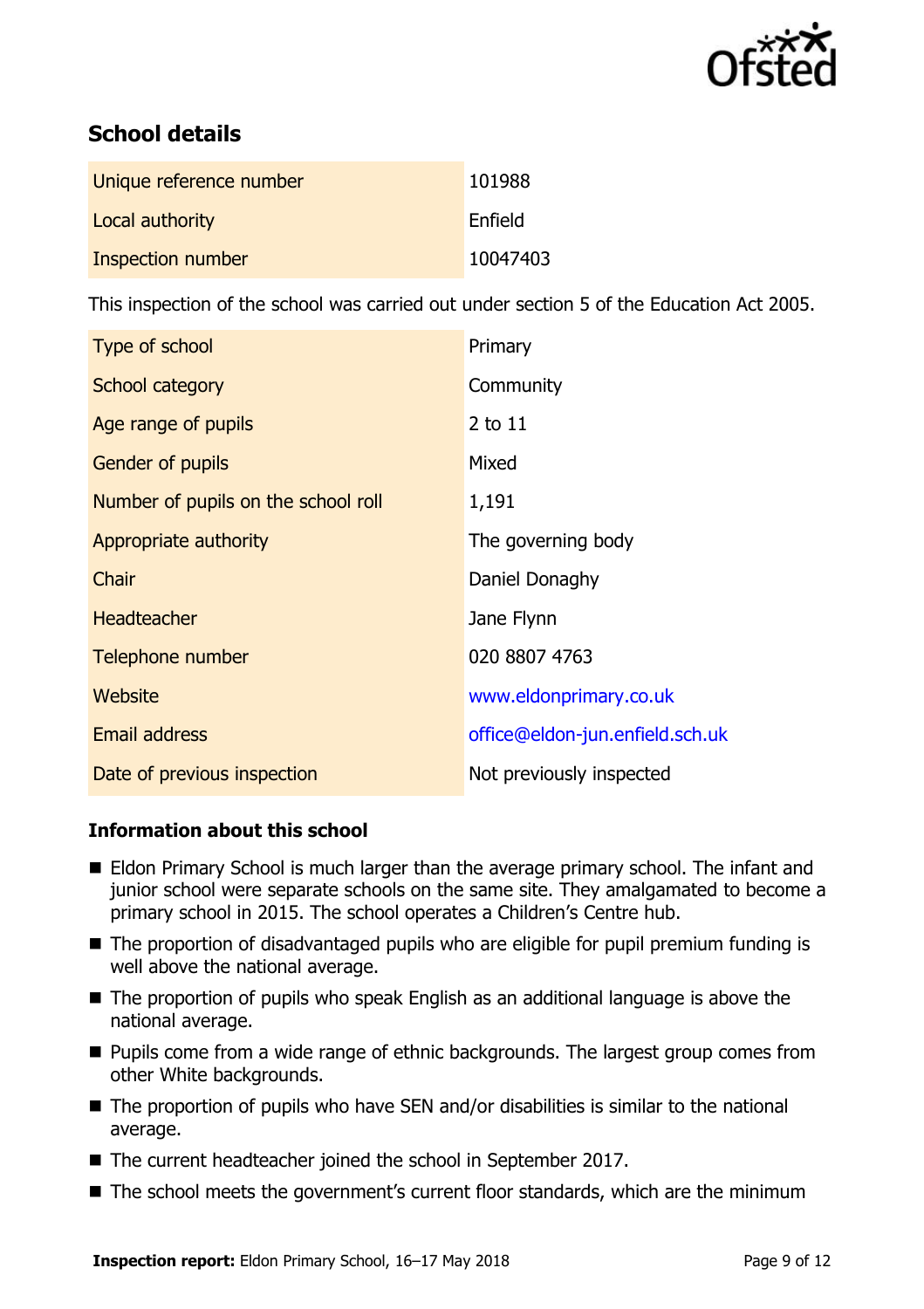

expectations for pupils' attainment and progress in reading, writing and mathematics at the end of Year 6.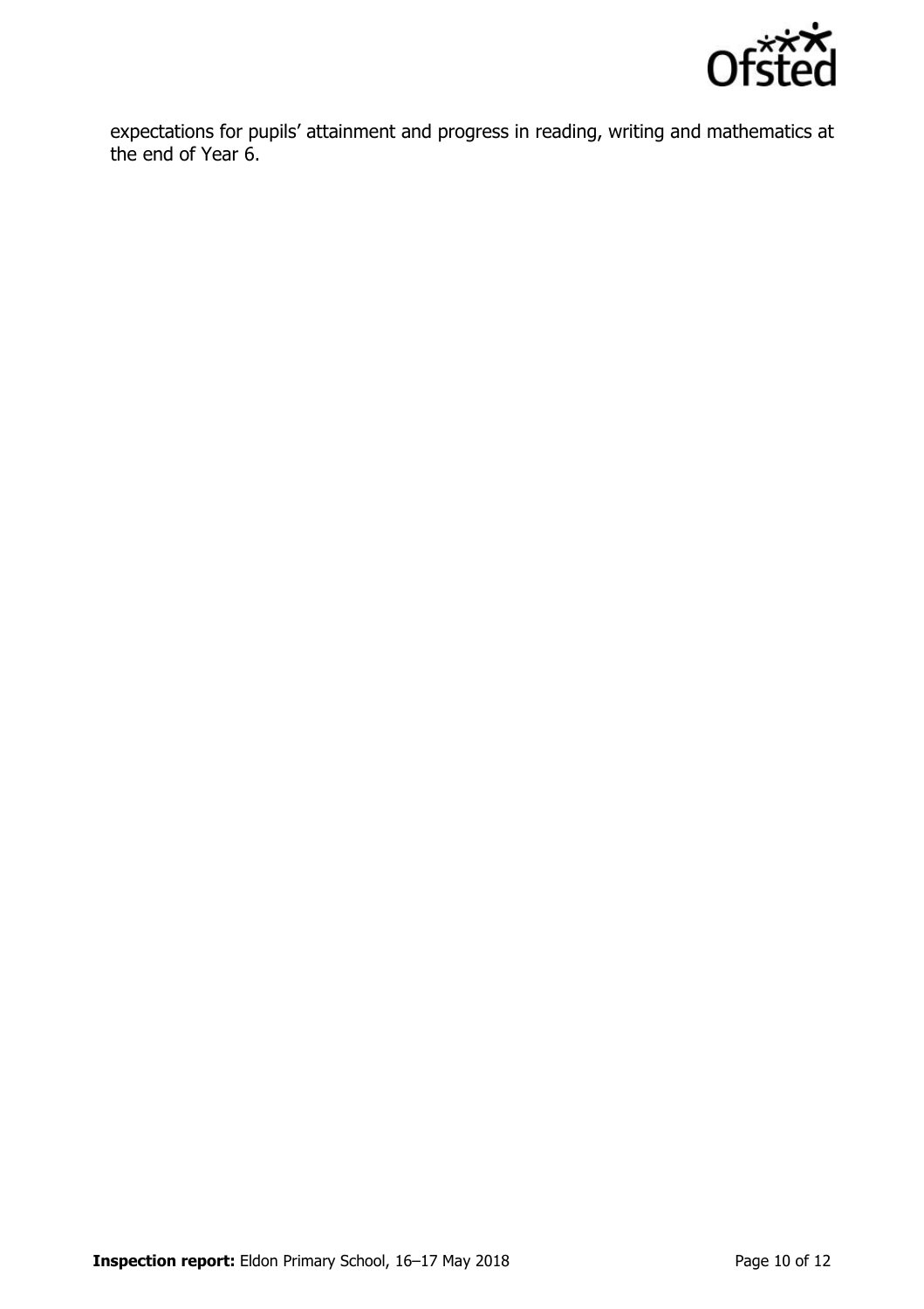

# **Information about this inspection**

- Inspectors observed learning in all year groups at least twice. Many observations were undertaken jointly with senior leaders.
- Inspectors met with governors, including the chair and vice-chair of the governing body, and a school improvement adviser from the local authority.
- Inspectors scrutinised books in all classrooms, across a range of subjects. Inspectors heard pupils read and talked to pupils informally throughout the inspection.
- A range of documentation was considered, including the school's self-evaluation, assessment information, records relating to attendance, safeguarding and behaviour.
- Inspectors took account of the 69 responses to the online questionnaire, Parent View, and of information gathered from discussions with parents during the inspection. They also took into account the 53 staff responses and eleven pupil responses to the online surveys.

### **Inspection team**

| Noeman Anwar, lead inspector | Her Majesty's Inspector |
|------------------------------|-------------------------|
| Rekha Bhakoo                 | Ofsted Inspector        |
| Jeff Cole                    | Ofsted Inspector        |
| <b>Joy Barter</b>            | Ofsted Inspector        |
| <b>Barney Geen</b>           | Ofsted Inspector        |